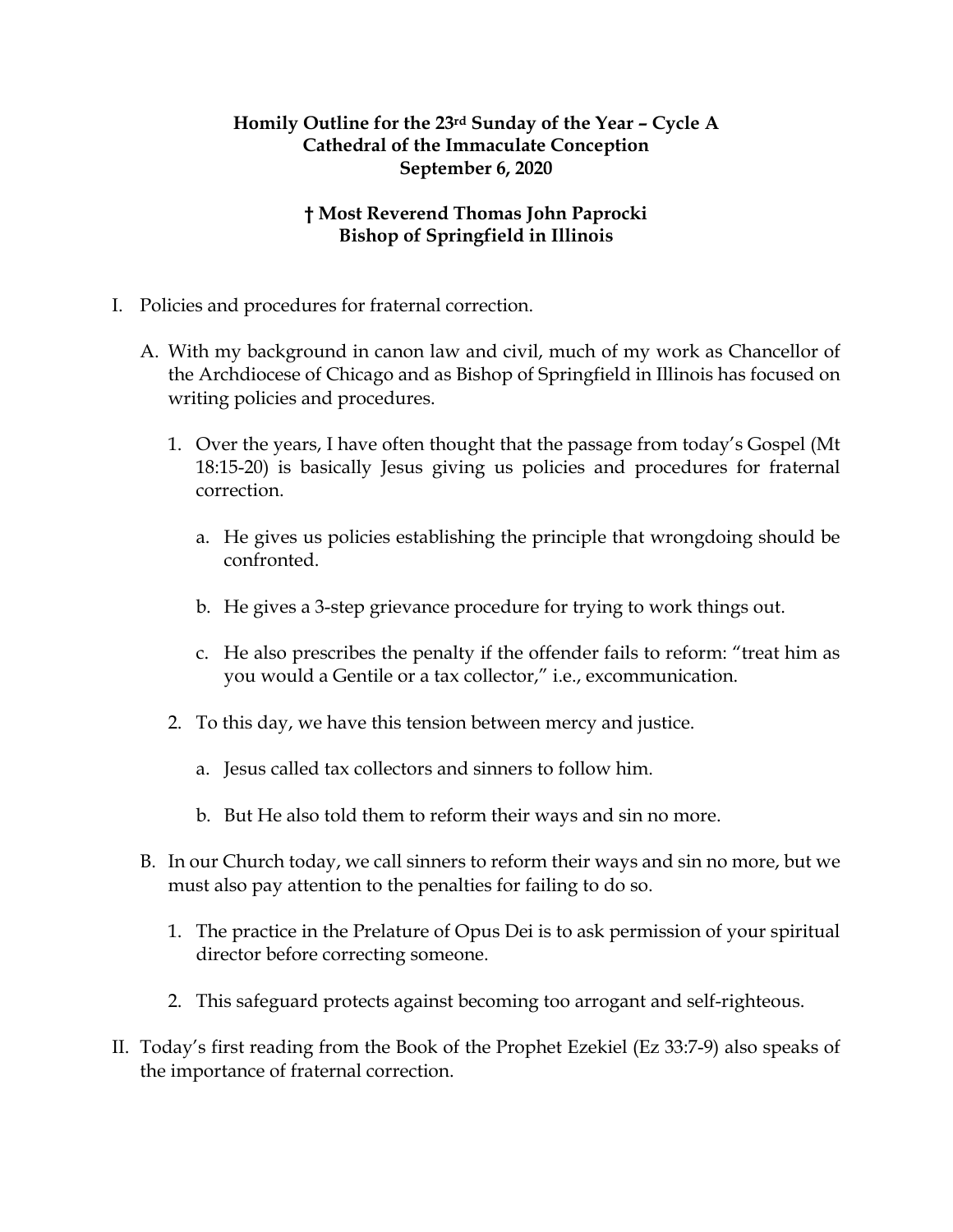- A. The context is that news will reach the Jewish exiles in Babylon that the great city of Jerusalem has fallen.
- B. The prophet has given many warnings that such a terrible thing will happen, but the people still refused to heed his words.
- C. God reminds Ezekiel that he has the great responsibility of serving as a watchman over the people.
	- 1. Watchman is an especially appropriate title for a prophet. Like a watchman in a tower, Ezekiel has a commanding view of any approaching danger.
	- 2. In his case the danger is a spiritual one. Because he serves the court of heaven, Ezekiel is fully aware of the consequences that will follow if the people remain unfaithful to their covenant with God.
	- 3. It is his responsibility to sound the alarm, giving the people plenty of time to realize the danger and change their ways.
- D. At this point in Ezekiel's service to God, it seems unlikely that the people will turn away from idolatry.
	- 1. All the emphasis falls on death; they will die for their guilt.
	- 2. Yet even though this sad outcome is becoming more and more probable, Ezekiel must still continue sounding the alarm.
	- 3. The people may die for ignoring his word, but Ezekiel will have faithfully carried out the task God has given him.
	- 4. The rest is up to those to whom he gave warning.
- III. In the Gospel, Jesus talks about how He is in the midst where two or three gather in His name.
	- A. This is a clear reference to the Church.
		- 1. In fact, this passage from St. Matthew's Gospel is the only place in the four Gospels where the word "church" is used.
		- 2. "Church" comes from the Greek word *ekklēsia*, which means the assembly or congregation called out by God.